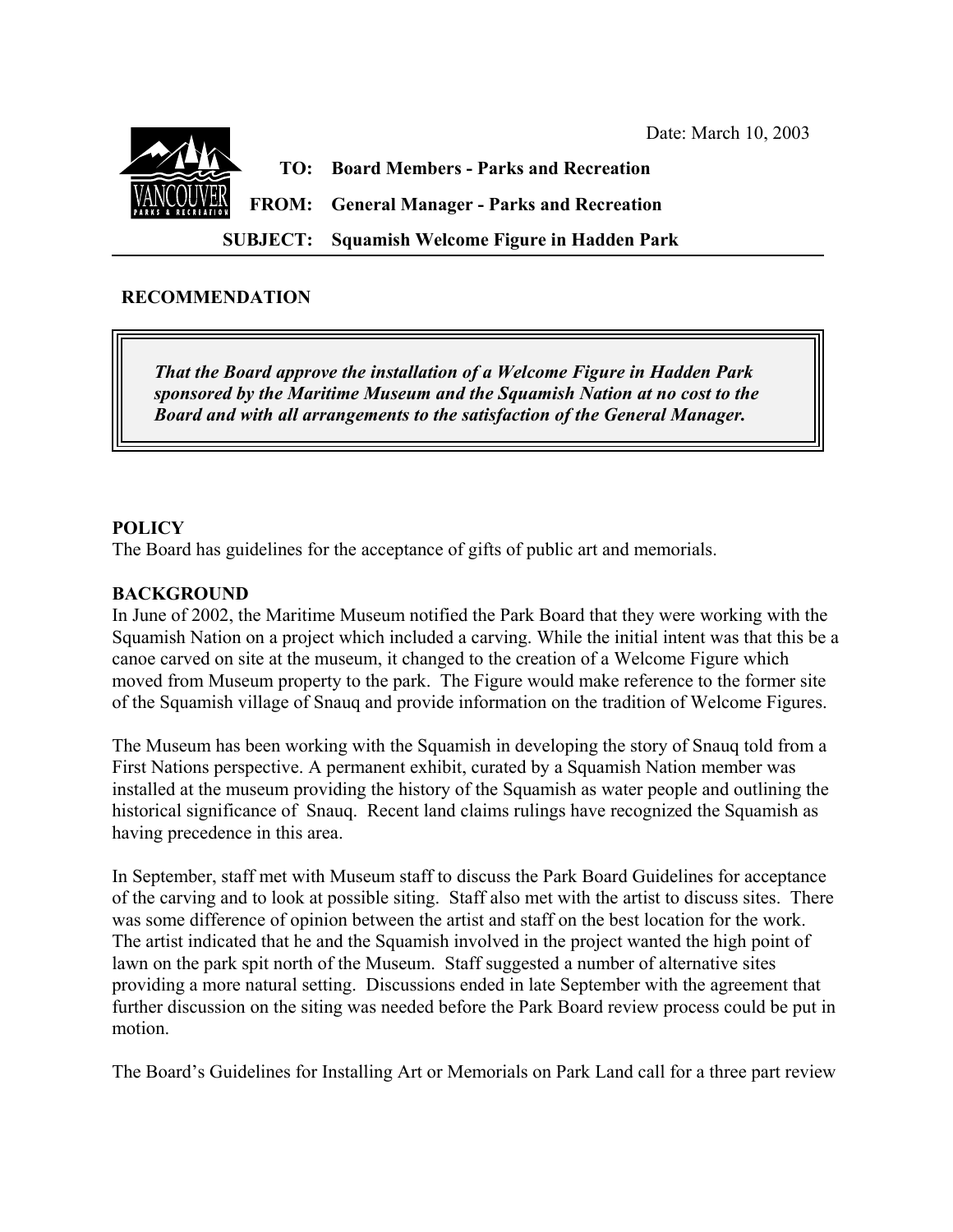process:

- 1. a review of design, social and merit issues including consultation with the City of Vancouver's Public Art Committee
- 2. a technical review of the site and the work (if created)
- 3. public consultation

## **DISCUSSION**

In January 2003, the Museum notified Park Board staff that the figure had been carved and that the process to install it could begin. At this point, a meeting with the Squamish, the Museum and staff was held. The Squamish indicated that there was only one site of interest to them and that they had planned a pole raising ceremony in a time frame that would not permit the full public process to take place. Subsequently, the Squamish agreed to postpone the ceremony and the review process was initiated.

The City of Vancouver Public Art Committee advises on processes related to the acceptance of public art, ensuring a fair artist selection process and, where the art is complete, appointing a panel to assess the merits of the work and the relevance of the work to the site. Staff consulted the Public Art Committee which declined to comment.

Ledcor is sponsoring the installation and is conducting a soil analysis in order to ascertain the feasibility of the exact location. Ledcor will supply engineered plans for the installation. Planning and Stanley District staff have reviewed the proposal.

In February, staff initiated the public process required by the Board's guidelines. All costs for this process are born by the Museum.

A sign inviting comment was erected on site for three weeks reading:

*The Vancouver Board of Parks and Recreation has received a proposal from the Vancouver Maritime Museum and the Squamish Nation to install a 7 metre Welcoming Figure carved by First Nations carver, Darren Yelton, of the Squamish Nation. The Squamish village of Snauq once sat near this site and an interpretive sign is planned to accompany the figure, telling the story of the Squamish and the history of Snauq*.

Leaflets were distributed to the 600 households in the area. (Appendix 1)

A public meeting was held on March 6 at the Maritime Museum. An ad was taken out in the Courier advising of the meeting and a notice was placed on the sign in the museum, and sent to community centres for posting.

The public process resulted in a total of 51 responses; 6 phone messages, 14 e-mails and 31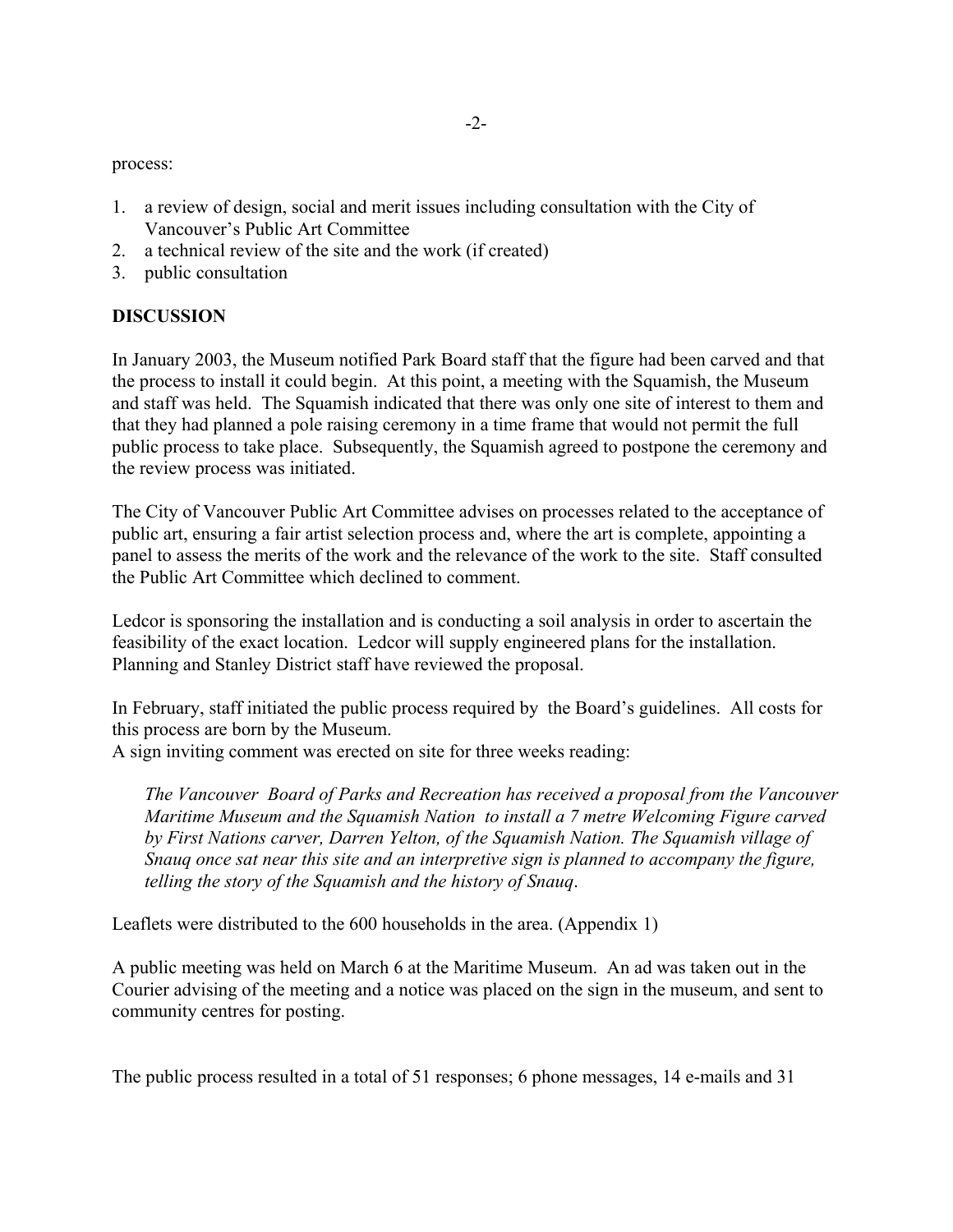mailed or faxed reply forms on the leaflet.

Of the 50 responses, 27 were clearly supportive. 3 expressed concern over conflict of activities in the siting but supported the concept. 21 were opposed for the following reasons:

5 were concerned about cost to the Park Board

8 commented on the aesthetics and the desire to retain the natural setting

4 commented on the exact site and suggested alternatives such as in front of the Vancouver Museum.

Some mentioned concerns with maintenance, the fact that there was a totem pole on the south side of the museum and the fact that the proposed site is landfill. Three e-mails were received from paragliders who practice winghandling skills on this site. The Squamish have been asked to reconsider the exact location of the pole to enable this sport to continue. The Board has received a letter from the Musqueam advising that they do not support this proposal.

Seven people attended the public meeting. The Museum and the Squamish described the origins of this proposal, the history of the area and the importance of this site to the Squamish. The Kitsilano Chamber of Commerce expressed strong support for this installation and a desire to work further with the Squamish. There were two queries about the Musqueam and the Tsleil Waututh being represented as well. The Squamish responded that traditional protocols have been followed internally and indicated that reference will be made to the two bands on the interpretive sign. In a recent federal settlement, the Squamish were given precedence over this area because of the demonstration of direct lineage relating to Snauq. In response to a question about the land being landfill, the Squamish said that the traditional setting for a welcome figure is near the water and clearly visible to those approaching by sea. Since the water edge has changed, the siting was changed as well. A number of canoe voyage events are planned to visit this site.

Made from a 20 foot red cedar, this pole is a grandfather figure representing strength of spirituality. The arms are raised in a gesture of welcome. Welcome Figures are unique to the Coast Salish and the lack of one in Vancouver has been noted in the past. It will be installed on top of a concrete base 6 feet in height.

On the suggestion of staff, the Squamish have agreed to have the interpretive plaque wrap around the base instead of being a free-standing sign. The wording for the sign has not been finalized. The text will support the exhibit in the Museum in addressing the history of the Snauq, the richness of natural resources in the region, the affiliation with the Musqueam and the Tsleil Waututh, some of the language of the Squamish, the removal of the First Nations from the site in 1913 and the significance of the Welcome Figure in the culture. Staff are requesting that approval for the exact wording, with content as outlined above, be delegated to staff to enable this to proceed more rapidly.